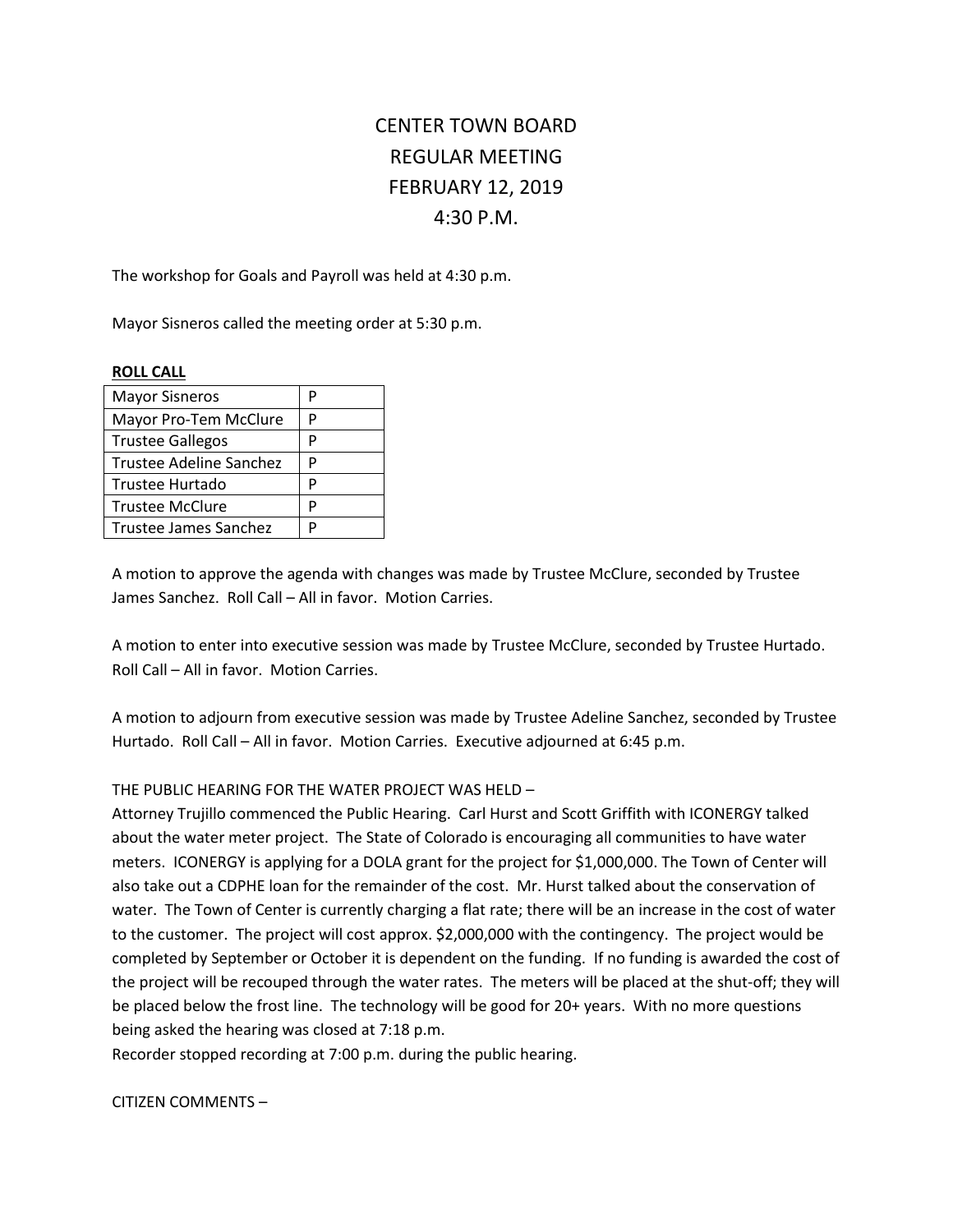There were no comments.

## CONSENT AGENDA –

- a. Minutes –There were no changes to the minutes.
- b. Police Dept. report Chief Vanzalinge said that he is still looking for volunteers for the Police commission he is looking for 6-12 volunteers. Chief Vanzalinge is also looking at the Coffee with a cop project but is having a hard time finding a place. The Dept. corrected the way the report is printed. The Rio Grande County Sheriff is going to commission the Chief so that he can have jurisdiction in Rio Grande County.
- c. Court Report There were no questions.
- d. Public Works Report There is enough data to start researching the rates for the commercial Rates. This issue will be discussed at the next meeting.
- e. Payables They questioned the Veriforce and Verizon.

A motion to approve the consent agenda was made by Trustee McClure, seconded by Trustee Adeline Sanchez. Roll Call – All in favor. Motion Carries.

MANAGERS REPORT –

A. Eagle Shuttle

Eagle Shuttle would like a variance to go outside of the Truck route on Hurt St and 7<sup>th</sup> St. A motion to allow the shuttle to use Hurt and  $7<sup>th</sup>$  was made by Mayor Pro-Tem McClure, seconded by Trustee Adeline Sanchez. Roll Call – All in favor. Motion Carries.

B. Sales Tax Grant –

Brian said that at the last meeting we were going to apply for playground equipment, but he would like to change it to economic development or do both grants. Economic development is a study of what the Town needs to accomplish to have more business in the Town of Center. A motion to apply for both grants was made by Trustee McClure, seconded by Trustee James Sanchez. Roll Call – All in favor. Motion Carries.

C. Summer Concert Series –

The Town has been hiring Adrian Duran to get our summer concert series. Mayor Sisneros said that he would like to keep the concerts going. Trustee McClure said that we should apply for grants for the fourth of July. Chief Vanzalinge would also like to apply for a security for the concerts. A motion to have Brian apply for the grants and to get the concert series going was made by Trustee James Sanchez, seconded by Trustee Adeline Sanchez. Roll Call – All in favor. Motion Carries.

D. CML Conference

# OLD BUSINESS –

A. Credit Reporting Update –

Brian talked about the Credit agency and the briefly about how it works. He will get the Board more information.

Baseball Fields –Community Park – Update –